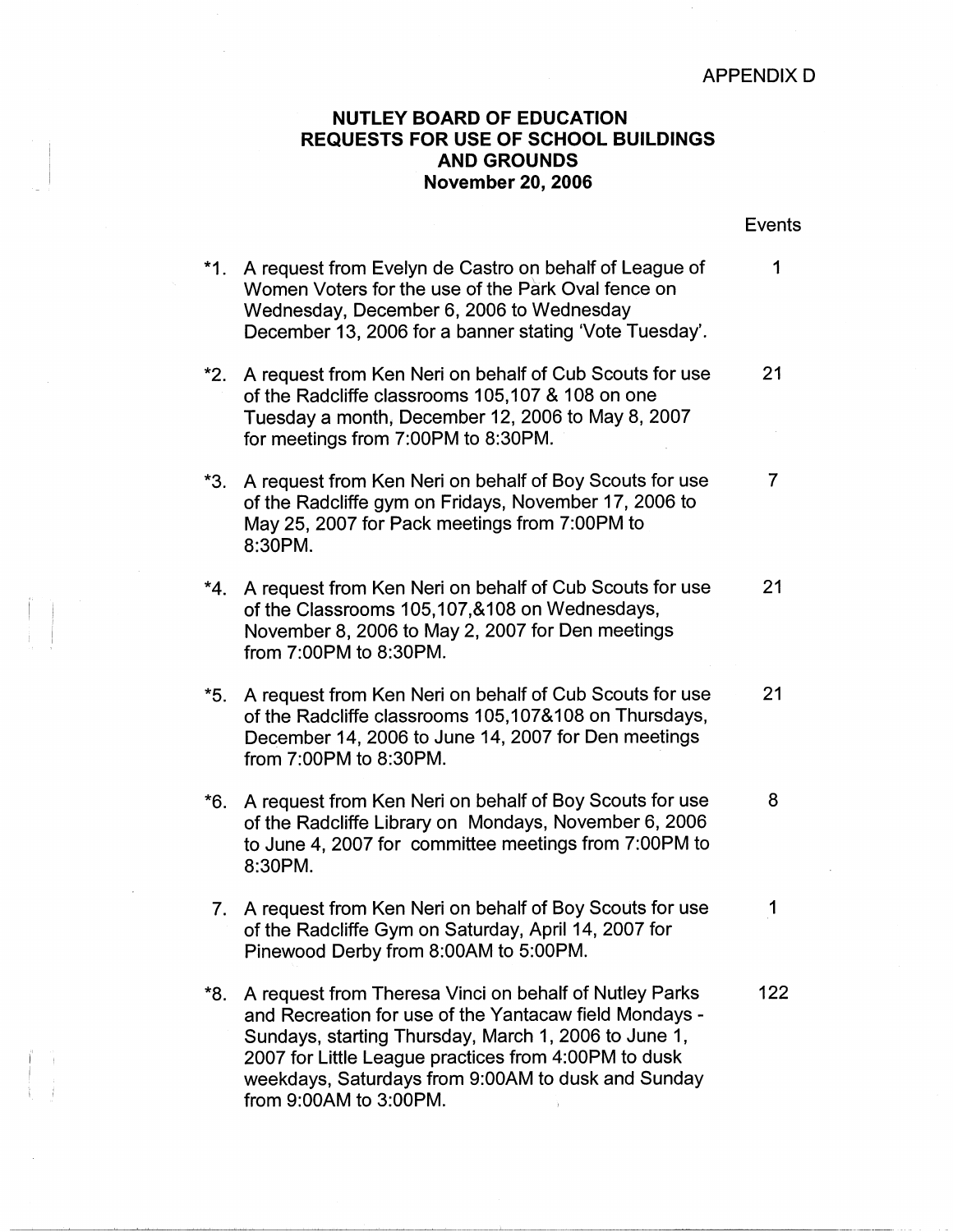| *9.    | A request from Theresa Vinci on behalf of Nutley Parks<br>and Recreation for use of the Washington field Mondays<br>- Sundays, starting Thursday, March 1, 2007 to June 1,<br>2007 for Little League practices from 4:00PM to dusk<br>weekdays, Saturdays from 9:00AM to dusk and Sunday<br>from 9:00AM to 3:00PM. | 122 |
|--------|--------------------------------------------------------------------------------------------------------------------------------------------------------------------------------------------------------------------------------------------------------------------------------------------------------------------|-----|
| *10.   | A request from Theresa Vinci on behalf of Nutley Parks<br>and Recreation for use of the Lincoln field Mondays -<br>Sundays, starting Thursday, March 1, 2007 to June 1,<br>2007 for Little League practices from 4:00PM to dusk<br>weekdays, Saturdays from 9:00AM to dusk and Sunday<br>from 9:00AM to 3:00PM.    | 122 |
| *11.   | A request from Theresa Vinci on behalf of Nutley Parks<br>and Recreation for use of the Spring Garden field<br>Mondays - Fridays, March 1, 2007 to June 29, 2007 for<br>Lacross practice from 6:00PM to dusk.                                                                                                      | 87  |
| *12.   | A request from Theresa Vinci on behalf of Nutley Parks<br>and Recreation for use of the Radcliffe field Mondays -<br>Saturdays, March 12, 2007 to June 30, 2007 for Girls<br>softball practices from 4:00PM to dusk weekdays,<br>Saturdays from 9:00AM to 4:00PM.                                                  | 96  |
| $*13.$ | A request from Theresa Vinci on behalf of Nutley Parks<br>and Recreation for use of the High School Auditorium<br>Wednesday - Sunday, May 30, 2007 to June 3, 2007 for<br>Adult Theatre production rehearsals from 6:00PM to<br>11:00PM, and performances 12:00 noon to 11:00PM                                    | 9   |
|        | 14. A request from Theresa Vinci on behalf of Nutley Parks<br>and Recreation for use of the High School Gymnasium<br>Sunday, February 18, 2007 for Wrestling Tournament<br>from 7:30AM to 6:30PM with setup Saturday from<br>5:00PM to 6:00PM.                                                                     | 1   |
| 15.    | A request from Robert Burke on behalf of the Crew<br>Booster Club for use of the High School cafeteria on<br>Wednesday, March 21,2007 for meeting from 7:00PM to<br>9:00PM.                                                                                                                                        | 1   |
| 16.    | A request from Toni Ann Sullivan on behalf of the<br>Radcliffe PTO for use of the Radcliffe Gymnasium on<br>Saturday, November 4, 2006 for a dance from 6:00PM<br>to 9:00PM.                                                                                                                                       | 1   |
|        | 17. A request from Richard Spector on behalf of the Nutley<br>Chamber of Commerce for use of the Oval on Friday,<br>November 24, 2006 for Santa's arrival from 12:00 Noon<br>to 4:00PM. Rain date November 25, 2006 at 11:00AM                                                                                     | 1   |

I

 $\begin{array}{l} \displaystyle \prod_{i=1}^{n-1} \left( \frac{1}{n} \right)^{n} \left( \frac{1}{n} \right)^{n} \left( \frac{1}{n} \right)^{n} \left( \frac{1}{n} \right)^{n} \left( \frac{1}{n} \right)^{n} \left( \frac{1}{n} \right)^{n} \left( \frac{1}{n} \right)^{n} \left( \frac{1}{n} \right)^{n} \left( \frac{1}{n} \right)^{n} \left( \frac{1}{n} \right)^{n} \left( \frac{1}{n} \right)^{n} \left( \frac{1}{n} \right)^{n} \left( \frac{$